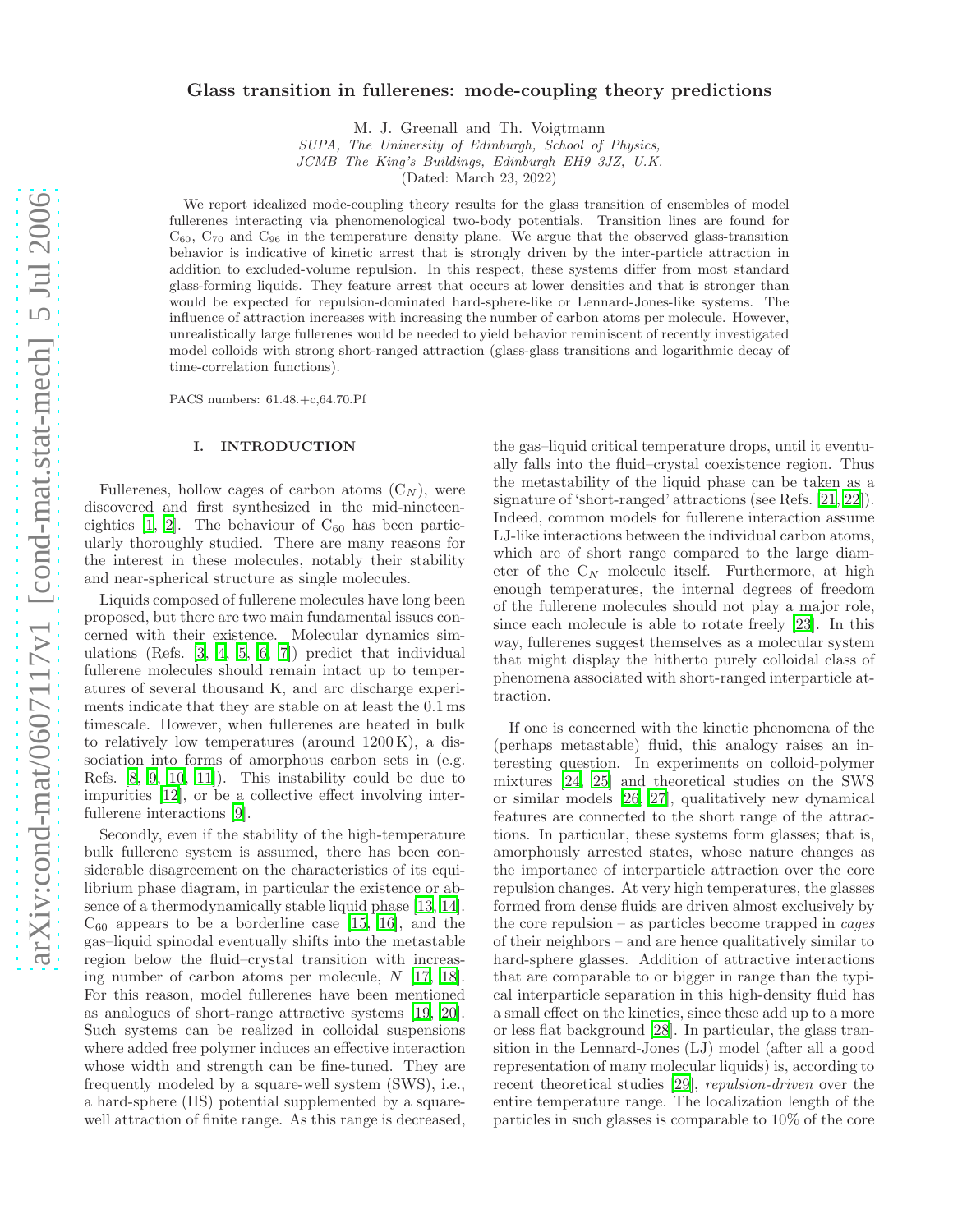diameter, in agreement with the Lindemann criterion for freezing, and little influenced by the range of the interparticle attraction. However, if sufficiently short-ranged and strong attractions are present, a qualitatively different glass is found when the thermal energy becomes comparable to or lower than the attraction depth, as bonding provides a second particle-trapping mechanism. Consequently, the range over which particles are localized in such an attraction-driven glass scales with the range of this attraction and can be an order of magnitude smaller than the one predicted for repulsive glass. Furthermore, their degree of arrest is much larger; in particular they appear mechanically much stiffer than comparable standard glasses. The intriguing question then posed by this analogy is: do fullerenes, under certain conditions, form attractive glasses, or at least ones that display some characteristics of the colloidal attractive glasses?

In this paper, we explore theoretically the above analogy on the kinetic level between the liquid of model fullerenes and short-range-attractive model colloids. Recent molecular-dynamics (MD) simulations on model fullerene liquids [\[30,](#page-9-21) [31,](#page-9-22) [32](#page-9-23)] have shown that there occurs a positional glass transition in model fullerene liquids at high density, connected with a freezing-in of the molecules' translational degrees of freedom, and not to be confused with the rotational glass transition occurring in fullerene crystals below room temperature [\[33\]](#page-9-24). From the MD data, it was concluded that the positional glass transition is essentially a repulsion-dominated glass transition reminiscent of hard spheres. However, this judgement was based solely on the shape of the transition line  $\varrho_q(T)$ . Our study shall provide a theoretical basis for the investigation of such fullerene glasses, by applying the mode-coupling theory of the glass transition (MCT) [\[34](#page-9-25)] to the model potentials for fullerenes employed in these and similar MD simulations. MCT has been very successful in describing the details of the repulsive-to-attractive crossover in the SWS [\[26](#page-9-17), [27\]](#page-9-18), and hence should be well suited to investigate the analogous question here. It will allow us to predict not only the qualitative shape of the glass transition line, but also the strength of the arrest and the form of the time decay of density fluctuations near to the transition. The investigation of kinetic effects might also be interesting for a further understanding of the destabilization of fullerenes (as far as kinetic cooperative effects are involved).

We start by giving a brief introduction to the fullerene models used in this study (Sec. [II\)](#page-1-0), and a sketch of MCT and the calculation of glass-transition lines in the density–temperature diagram of various fullerenes (Sec. [III\)](#page-2-0). Section [IV](#page-4-0) presents our main results, after which a discussion follows in Sec. [V.](#page-7-0)

## II. FULLERENE MODELS

<span id="page-1-0"></span>For temperatures high enough so that internal modes of the  $C_N$  molecules become unimportant, one can model

the fullerene bulk system by particles interacting with a spherically symmetric pair potential. A popular model of this kind is due to Girifalco [\[35\]](#page-9-26). This potential can be applied to fullerenes formed from any number  $N$  of carbon atoms; however, the assumption of spherical shape and the neglect of intramolecular vibrations become more and more questionable the larger the molecules. The model assumes Lennard-Jones interactions with experimentally determined parameters between the individual carbon atoms, which are then integrated over hollow spheres representing the buckyball molecules. This yields

$$
V(r) = -\alpha \left[ \frac{1}{s(s-1)^3} + \frac{1}{s(s+1)^3} - \frac{2}{s^4} \right] + \beta \left[ \frac{1}{s(s-1)^9} + \frac{1}{s(s+1)^9} - \frac{2}{s^{10}} \right], \quad (1)
$$

where  $r$  is the centre–centre separation of two fullerene molecules of diameter d, and  $s = r/d$ . The constants  $\alpha$  and  $\beta$ , tabulated in Ref. [\[35\]](#page-9-26), are proportional to  $N^2$ . A suitable radius  $d(N)$  can be inferred from experiment and simulation [\[35,](#page-9-26) [36](#page-9-27), [37,](#page-9-28) [38\]](#page-9-29), or from the assumption  $\frac{d}{dx} \propto \sqrt{N}$  [\[39,](#page-9-30) [40](#page-9-31)]. We will use the Girifalco potential in our work for  $N = 60, 70,$  and 96, the most common low-N fullerenes.

Data from  $ab$  *initio* calculations on  $C_{60}$  can be better fitted by a potential due to Pacheco and Ramalho (PR) [\[41\]](#page-9-32). One combines a long-range van der Waals expression with a short-ranged Morse-potential term,

$$
V_{\rm PR}(r) = F(r) \times M(r) + [1 - F(r)] \times W(r), \qquad (2a)
$$

$$
W(r) = -C_6/r^6 - C_8/r^8 - C_{10}/r^{10} - C_{12}/r^{12},
$$
 (2b)

$$
M(r) = M_0 \exp[\tau (1 - r/d_0)] ((\tau (1 - r/d_0) - 2) , (2c)
$$

where  $F(r)$  describes the cross-over between the two,

$$
F(r) = (1 + \exp[(r - \mu)/\delta])^{-1}.
$$
 (2d)

 $C_6$  and  $C_8$  may be determined from density functional theory, whilst  $C_{10}$ ,  $C_{12}$ ,  $M_0$ ,  $d_0$ ,  $\tau$ ,  $\mu$ , and  $\delta$  are fitting parameters tabulated in Ref. [\[41\]](#page-9-32). The PR potential is somewhat softer than the Girifalco potential and appears superior in a number of predictions, but its application to larger fullerene molecules is not straightforward. For our discussion of qualitative features, the PR potential serves to demonstrate to what extent our results depend on the precise form of the potential chosen.

In comparing results for different-sized fullerenes, we need to introduce suitable natural scales of energy and length. An obvious choice for the energy scale is  $T^* =$  $k_BT/\epsilon$ , where  $\epsilon$  is the magnitude of the potential at its minimum. A convenient choice for the unit of length is given by the Barker-Henderson effective diameter [\[42\]](#page-9-33), letting  $r^* = r/\sigma_{\text{eff}}$  with

<span id="page-1-1"></span>
$$
\sigma_{\text{eff}} = \int dr \left[ 1 - \exp(-V_{\text{rep}}(r)/(k_{\text{B}}T)) \right]. \tag{3}
$$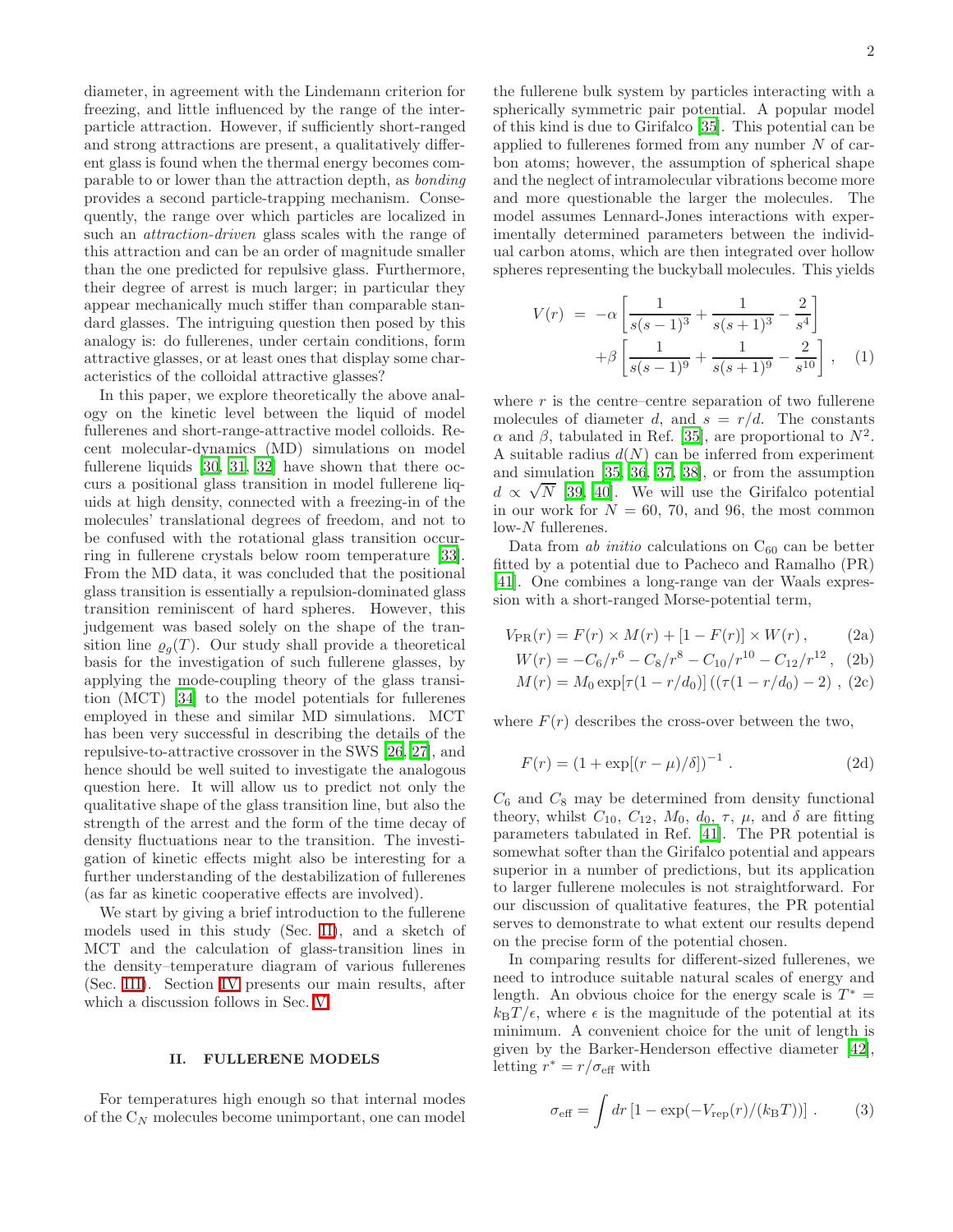

<span id="page-2-1"></span>FIG. 1: Girifalco potentials for  $C_{60}$ ,  $C_{70}$ , and  $C_{96}$  (solid, dash-dotted, and dashed lines), in units of reduced temperature and the Barker-Henderson effective diameter  $\sigma_{\text{eff}}$ . The Lennard-Jones potential is shown as a dotted line. Inset: comparison of the Girifalco (solid line) and the Pacheco-Ramalho (dotted) potentials for  $C_{60}$ .

 $V_{\text{rep}}$  is the repulsive part of the potential only,  $V_{\text{rep}} =$  $V(r)$  for  $r \leq r_0$ , and zero otherwise, where  $r_0$  is the point for which  $V(r_0) = 0$ . As  $T \to \infty$ , we recover from this  $\sigma_{\text{eff}} \rightarrow \sigma$ , i.e. the hard-core diameter of the Girifalco potential, and, for hard-sphere systems,  $\sigma_{\text{eff}} \equiv \sigma$ . Note however, that the approach to the hard-core limit is extremely slow: for C<sub>60</sub>,  $\sigma_{\text{eff}} \approx 1.821\sigma$  at the highest temperatures considered  $(T = 50000 \text{ K})$ . For later comparison we also note that a purely repulsive potential that incorporates all soft-core effects of the Girifalco potential may be constructed following the Weeks-Chandler-Andersen (WCA) prescription [\[43](#page-9-34)],

<span id="page-2-2"></span>
$$
V_{\rm cut}(r) = \begin{cases} V(r) + \epsilon & r \le r_-, \\ 0 & r > r_-. \end{cases}
$$
 (4)

Here,  $r_$  is the position of the potential minimum. Abramo et al. [\[30,](#page-9-21) [31](#page-9-22), [32](#page-9-23)] use this potential to define  $\sigma_{\text{eff}}$ according to Eq. [\(3\)](#page-1-1). We refer to this as the WCA- $\sigma_{\text{eff}}$  in the following. If one is interested in discussing changes in the effective range of the potential with changing  $N$ , this definition appears disadvantageous, since it includes part of the change of  $r_{-}/r_0$  in the definition of  $\sigma_{\text{eff}}$ . The approach of this effective diameter to the hard-sphere limit  $\sigma$  is even slower than that of the Barker-Henderson definition: for C<sub>60</sub>,  $\sigma_{BH} \approx 1.827\sigma$  at  $T = 50000$  K. The advantage of  $V_{\text{cut}}$  lies in the fact that it includes the entire section of the potential where  $\partial_r V(r) > 0$ , and a comparison of MCT results based on  $V_{\text{cut}}(r)$  and the full  $V(r)$  will be used in the following to separate out those dynamical effects arising from attractive forces.

The Girifalco potentials for  $C_{60}$ ,  $C_{70}$ , and  $C_{96}$ , are shown in Fig. [1](#page-2-1) in units of reduced temperature and the Barker-Henderson  $\sigma_{\text{eff}}$ . They show a weak dependence  $D$  the minimum position on N,  $r^*$  ~ 1/(const. +  $\sqrt{N}$ ): C<sup>96</sup> might therefore be expected to display more evidence of attraction-driven glassy behavior than  $C_{60}$ . Even for  $N = 60$ , the minimum is significantly more short-ranged

than in the LJ potential representative for standard liquids, shown as a dotted line for comparison. Also shown  $(in the inset)$  is the PR  $C_{60}$  potential. The softness of the repulsive component of the PR interaction means that its Barker-Henderson diameter is smaller than that of the Girifalco  $C_{60}$  system, and the potential is shifted to higher  $r/\sigma_{\rm BF}$ .

To apply MCT to any of the above potentials, one requires the equilibrium static structure factor,  $S(q)$ , corresponding to  $V(r)$ . The liquid-state theory to approximate  $S(q)$  is unconnected to MCT. For the Girifalco potential, we solve the Ornstein-Zernike (OZ) equation numerically to determine the direct correlation function  $c(q)$ (and with it  $S(q) = 1/(1-\rho c(q))$ ), using the hypernettedchain (HNC) and Percus-Yevick (PY) closure approximations [\[44\]](#page-9-35). These both have a known problem termed thermodynamic inconsistency: two equivalent routes to calculate the equation of state from them give different results. Much effort has been devoted to improving upon this deficiency. However, for an application of MCT, this issue is usually unimportant. As we shall explain below, the MCT integrals are not sensitive to the  $q \to 0$  region of  $c(q)$ , perhaps with the exception of a narrow region directly surrounding the spinodal of the model. Instead, they rely on a reasonable description of the  $q \geq q_{\text{peak}}$ region, where  $q_{\rm peak}$  is the first sharp diffraction peak. Similarly, the precise position of the equilibrium phasetransition lines, and even whether the approximation predicts a stable or only meta-stable liquid, is not important here, other than by typically setting an overall shift in the temperature scale. We have chosen HNC and PY to indicate boundaries between which many more refined closure schemes will vary our results [\[45\]](#page-9-36). In particular, most of our discussion is based around the PY approximation, since we found it to give more reasonable results when probing the hard-core part of the potential at very high temperatures. The numerical algorithm we employ to calculate  $S(q)$  is due to Labik *et al* [\[46\]](#page-9-37); we used a wave-vector grid of 4096 points with a cutoff  $Q = 367.6 \text{ nm}^{-1}$  ( $R = 35 \text{ nm}$  for the radial distribution function  $g(r)$ ). Our calculated  $S(q)$  (using both PY and HNC closures) for  $T = 1900 \text{ K}, \rho = 0.74 \text{ nm}^{-3}$ compares well (outside the  $q \to 0$  region discussed above) with molecular dynamics data for the corresponding state point published by Alemany et al in Ref. [\[47](#page-9-38)].

## <span id="page-2-0"></span>III. MODE-COUPLING THEORY OF THE GLASS TRANSITION

Let us present a brief outline of the (idealized) MCT description of structural glass transitions. For in-depth reviews, the reader is referred to Refs. [\[34](#page-9-25), [48,](#page-9-39) [49](#page-9-40)].

MCT aims to describe the dynamical arrest that happens in dense liquids: even in the absence of a thermodynamic phase transition, the viscosity and, more generally, the relaxation times for many time-dependent fluctuations in the system increase sharply. As the glass tran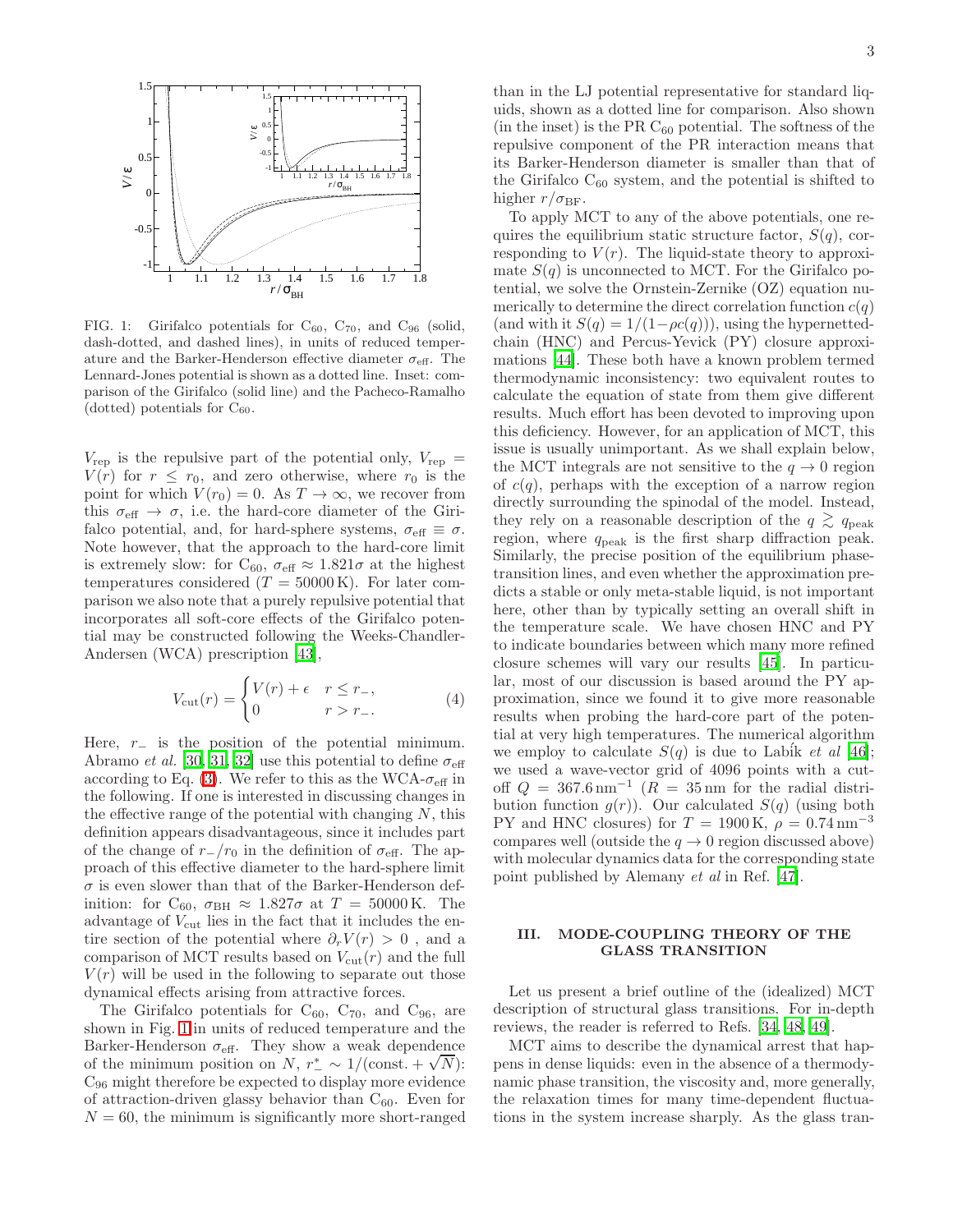sition is reached, the fluctuations are no longer able to decay to zero (as it is the case in a liquid), but a certain amount remains "frozen" in the still amorphous system. The theory describes this as a feedback mechanism driven by slow density fluctuations.

The most convincing evidence for the MCT scenario has come from colloidal systems, although the theory deals with both colloidal and molecular liquids alike. In the latter, however, the MCT transition is "avoided" due to additional relaxation paths called hopping processes and not captured in the theory. The MCT transition line  $T_c(\rho)$ , or equivalently  $\rho_c(T)$ , can still be inferred from experimental data by means of scaling laws the theory provides for the dynamics close to its idealized transition. However, due to the presence of hopping, the calometric glass transition  $T_g$  will be lower, so that  $T_g < T_c$  or equivalently  $\rho_g > \rho_c$ . The MCT transition point still indicates a change in transport mechanism from liquid-like to solid-like, although not a complete arrest. In this paper, we are concerned not with a precise determination of the MCT transition point, but rather with its qualitative changes upon varying control parameters such as temperature T or density  $\rho$ , and with the spatial structure of the resulting amorphous solid. These features of the glass are usually captured quite well by MCT [\[48](#page-9-39)].

The structure of the glass shall be characterized by its Debye-Waller factor (also called form factor or nonergodicity parameter, NEP),  $f^c(q)$ : it quantifies the degree of arrest of density fluctuations at a wave vector q in the glass. It is given by  $f^c(q) = \lim_{t \to \infty} \phi^c(q, t)$ , the long-time limit of the normalized density autocorrelation function,  $\phi(q,t) = \langle \varrho(q,t) \rangle \langle \varrho(q,0) \rangle / \langle \varrho(q,0) \rangle$ , at the transition. Here,  $\rho(\boldsymbol{q},t) = \sum_{k=1}^{N} \exp[i \boldsymbol{q} \cdot \boldsymbol{r}_k(t)]$  are the (Fourier-transformed) density fluctuations,  $r_k(t)$  are the individual particle positions, and  $\langle \cdot \rangle$  denotes a canonical average.  $\langle |\varrho(\mathbf{q}, 0)|^2 \rangle = S(q)$  is the static structure factor of the system. Even on the liquid side of the glass transition and in presence of hopping processes,  $f^c(q)$ can be determined from the time-dependent density correlation function.  $\phi(q, t)$  (as a function of log t) close to  $T_c$  develops a two-step process consisting of a "fast" decay towards its "plateau value"  $f^c(q)$ , followed by a slow final decay to zero. The time window over which  $\phi(q, t)$  stays close to its plateau extends as  $T_c$  is reached, and similar plateaus occur in many dynamical quantities. The mean-squared displacement (MSD) of a tracer particle for example exhibits a plateau that is directly connected to the localization length  $r_s$  of this tracer. Also the width of the  $f^c(q)$ -versus-q curve gives an indication of the inverse localization length in the glass, since it closely follows the plateau value for the taggedparticle density correlator,  $f^{s,c}(q) \approx \exp[-q^2 r_s^2]$ , where the latter approximation holds for small  $q$ . Attractive glasses are characterized by a significantly reduced localization length, and consequently exhibit  $f^c(q)$ -versus-q curves that follow a much broader envelope than that found in standard hard-sphere or LJ glasses.

Within MCT, the equation determining  $f^c(q)$  reads

<span id="page-3-1"></span>
$$
\frac{f(q)}{1 - f(q)} = m[f](q), \tag{5}
$$

<span id="page-3-0"></span>to be evaluated at the transition point.  $m$  is the MCT memory kernel,

$$
m[f] = \frac{\rho}{2q^2} \int \frac{d^3k}{(2\pi)^3} V(\mathbf{q}, \mathbf{k}) f(k) f(p) , \qquad (6a)
$$

with  $p = q - k$ . The  $V(q, k)$  constitute the coupling constants of the theory, and they are determined completely in terms of the equilibrium static structure of the system; more precisely in terms of the direct and the triplet correlation function. Lacking a reasonable expression for the latter, one usually drops it (approximating threepoint averages by a convolution approximation; this is not connected to the neglect of three-body terms in the potential). One then gets

$$
V(\boldsymbol{q}, \boldsymbol{k}) = S(q)S(k)S(p)\left[\frac{\boldsymbol{q} \cdot \boldsymbol{k}}{q}c(k) + \frac{\boldsymbol{q} \cdot \boldsymbol{p}}{q}c(p)\right]^2.
$$
 (6b)

In this sense,  $S(q)$  is the sole input to MCT. In particular, temperature effects enter only through their effect on  $S(q)$ . The k-integration in Eq. [\(6a\)](#page-3-0) is responsible for suppressing finite variations in the form of  $c(q \to 0)$ , i.e., the influence of thermodynamic effects.

Eq. [\(5\)](#page-3-1) in general has many solutions  $\hat{f}(q)$ ; the NEP  $f(q)$  is the largest positive, real of these. As the control parameters and thus the coupling constants V are varied smoothly, bifurcations in Eq. [\(5\)](#page-3-1) can occur, leading to a (generally) non-smooth jump for  $f(q) = 0$  to  $f(q) > 0$ . These bifurcations are the MCT glass transitions. They are found by a bisection search in  $\rho$  (at any given fixed  $T$ ), repeatedly solving Eq. [\(5\)](#page-3-1) numerically until the transition point  $\rho_c(T)$  is located with the desired accuracy. To this end, wave vectors are discretized to a grid of M points with spacing  $\Delta q$ . The results presented below are typically obtained for  $M = 315$  and  $\Delta q = 0.4$ , with values as large as  $M = 600 \; (\Delta q = 0.04)$ for the SWS.  $S(q)$  was obtained as explained above, on a grid with spacing  $\Delta \rho = 0.01 \text{ nm}^{-3}$  for each temperature and interpolated linearly between those points; since  $S(q)$  varies smoothly, this interpolation leads to negligible errors. The results were checked for representative points with finer  $q \ (\Delta q = 0.2)$  and  $\rho \ (\Delta \rho = 0.001 \,\text{nm}^{-3})$ grids, and with larger ranges  $(M = 420)$ .

Each point on the MCT transition line is characterized by a real number  $1/2 \leq \lambda \leq 1$ , called the exponent parameter, that can be calculated knowing the coupling constants and  $f^c(q)$ . For the standard glass transition there holds  $\lambda$  < 1, and the decay of the density correlation function in the liquid is, asymptotically close to the transition, governed by two power laws:  $\phi(q,t) - f^c(q) \sim t^{-a}$  for the relaxation towards the plateau, and  $\phi(q,t) - f^c(q) \sim -t^b$  for the initial decay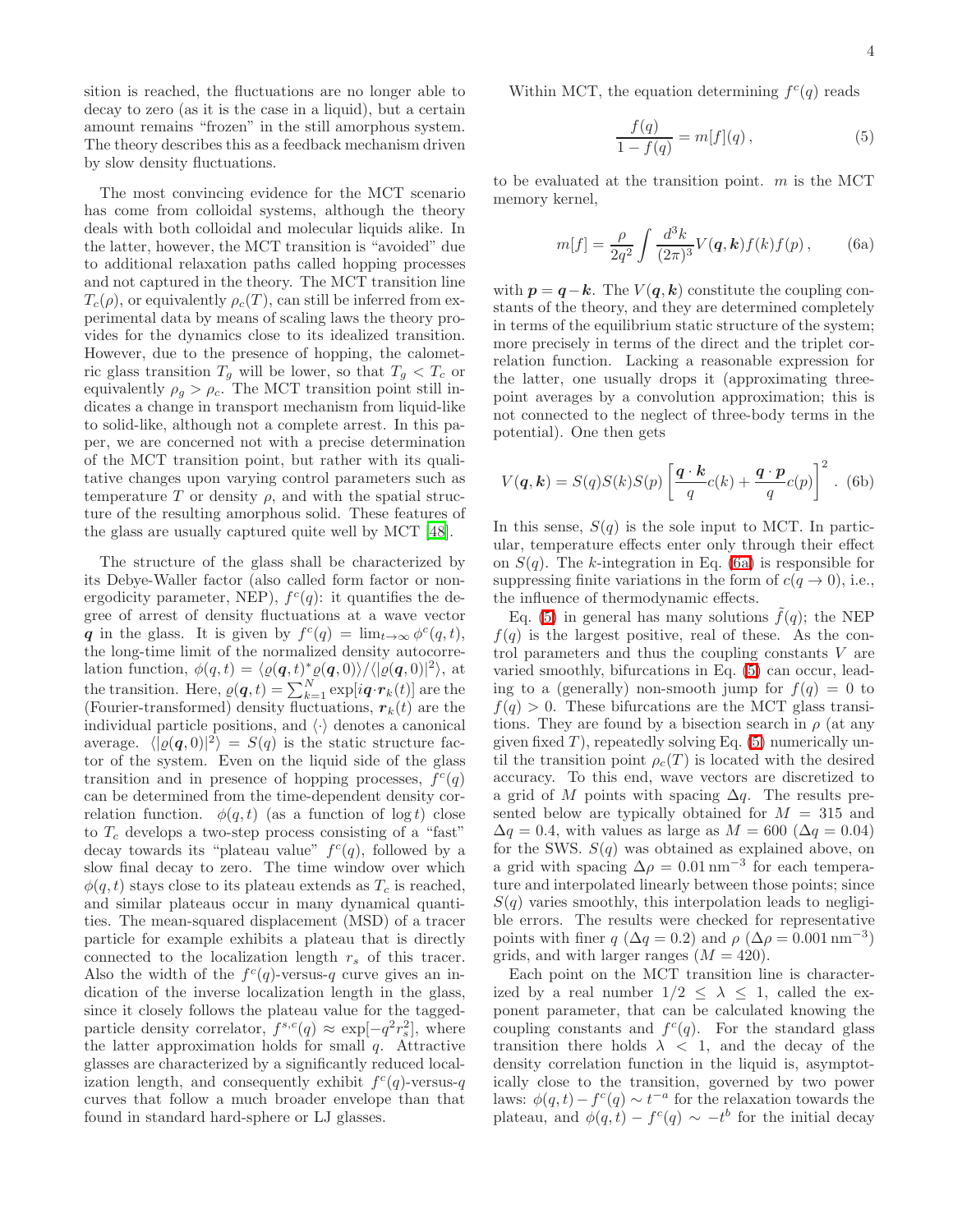<span id="page-4-2"></span>from this plateau. The exponents  $a$  and  $b$  are determined by λ,

$$
\frac{\Gamma(1-a)^2}{\Gamma(1-2a)} = \lambda = \frac{\Gamma(1+b)^2}{\Gamma(1+2b)}.
$$
 (7)

The case  $\lambda \to 1$  (corresponding to  $a \to 0$  and  $b \to 0$ ) signals the breakdown of this power-law asymptotic expansion for  $\phi(q, t)$ , and points with  $\lambda = 1$  are termed higher-order glass transitions. In their vicinity, the asymptotic shape of correlation functions is better described by powers of  $\log t$  [\[50\]](#page-9-41). Such higher-order singularities have been found in the short-range attractive colloidal systems discussed above. There, they indicate a discontinuous cross-over between two qualitatively distinct types of glass – the one driven by repulsive caging, and the one driven by attractive bonding. The higher-order transition point vanishes for larger attraction ranges,  $\delta > \delta_c$ , with  $\delta_c \approx 0.045$  in the SWS. But even for  $\delta$  larger than but close to  $\delta_c$ , there remains a region along the glass-transition line  $T_c(\rho)$  where  $\lambda$  attains a maximum close to unity and where precursors of the higher-order transition have been found experimentally or in simulations [\[24,](#page-9-15) [25](#page-9-16), [51,](#page-9-42) [52\]](#page-9-43). Hence the approach of  $\lambda$  to unity upon lowering the temperature in a system with attractive interactions can be taken as indicative for the crossover to an attraction-driven glass.

#### IV. RESULTS

<span id="page-4-0"></span>Let us start by discussing the MCT results for the (idealized) glass-transition lines in the temperature–density plane,  $T_c(\rho)$ . Fig. [2](#page-4-1) shows the transition lines for  $C_{60}$ ,  $C_{70}$ , and  $C_{96}$ . Results are shown using both the HNC (filled squares) and the PY (filled circles) closures to the OZ equation, in order to indicate the degree of uncertainty imposed on the MCT results by different approximations to  $S(q)$ . The respective no-solution boundaries for the two closures are also shown (HNC: open squares; PY: open circles); they can be taken as a rough approximation to the gas–liquid spinodal. Note that the binodal, as well as the freezing and melting lines, being thermodynamic rather than kinetic in origin, are not shown.

There is a small but noticeable difference between the glass transition curves calculated within the two different closure approximations. Since HNC and PY can be seen as limiting cases for a number of more refined closure schemes [\[45\]](#page-9-36), we take the difference between the two transition lines to be an indication of that error contribution to  $T_c(\rho)$  that is not inherent to MCT. Note that even if the difference is small in terms of the critical density  $\rho_c$ , it can still lead to a significant uncertainty in determining  $T_c$ , as the lines run nearly vertically in the T-versus- $\rho$  plots shown. The PY-MCT transition is consistently shifted towards lower coupling strength (smaller  $\rho$  and higher T ) compared to the HNC-MCT line. This is different from the estimated spinodal regions, where



<span id="page-4-1"></span>FIG. 2: MCT-glass transition lines (filled symbols and lines in panel d) for  $C_{60}$ ,  $C_{70}$ , and  $C_{96}$  models: in panels (a) to (c), solid (dashed) lines with circle (square) symbols are the results for the Girifalco potential using the PY (HNC) closure for  $S(q)$ . Diamond symbols with dotted lines correspond to the PR potential for  $C_{60}$ . Lines with open symbols indicate the loci of points below which no solution for  $S(q)$  exists within the OZ closure (indication of the gas-liquid spinodal). Crosses are MD simulation results from Ref. [\[30](#page-9-21)]. Panel (d) shows the PY and MD (Ref. [\[30\]](#page-9-21)) results in terms of dimensionless quantities  $\rho^*$  and  $T^*$  defined according to the BH (left) and WCA (right) prescriptions (see text for details). The thin (thick) arrows in panel (d) indicate the  $T \to \infty$ transition point for hard spheres as calculated from MCT (determined from experiment),  $(6/\pi)\rho$ <sup>\*</sup> = 0.516 (0.58)

PY generally estimates lower T than HNC. This underlines that different aspects of the equilibrium structure are responsible for the two phenomena.

Fig. [2](#page-4-1) also exhibits results for  $C_{60}$  based on the PR potential together with the HNC closure approximation [diamonds and dotted lines in panel (a)]. This considerably softer potential displaces the MCT glass-transition line to even higher densities. The uncertainty coming from the potential modeling is much greater than the one due to different OZ closures. Also included in the figure as crosses are some MD simulation results [\[30](#page-9-21)] for  $\rho_q(T)$ , determined from the nonequilibrium system following a temperature-quench. As expected (due to the cutting off of the MCT glass transition by hopping processes),  $\rho_g > \rho_c$ . But the shape of the two lines is roughly similar.

The fullerene diameter and energy scale both change upon varying  $N$ , leading to a known shift of the phase diagram towards lower  $\rho$  and higher T [\[17,](#page-9-8) [18](#page-9-9)]; the MCT transition line follows this trend as expected. Panel (d) of Fig. [2](#page-4-1) is an attempt to scale out these broad effects: it shows the transition lines in reduced units as discussed above, using both the BH and WCA definitions of the effective diameter  $\sigma_{\text{eff}}$ . Results for  $C_{70}$  are omitted to avoid overcrowding. The difference between the two rescalings is marked – use of the WCA- $\sigma_{\text{eff}}$  shifts the glass transition line to higher  $\rho^*$  for all  $T^*$ . This can be understood by recalling that the WCA definition includes a section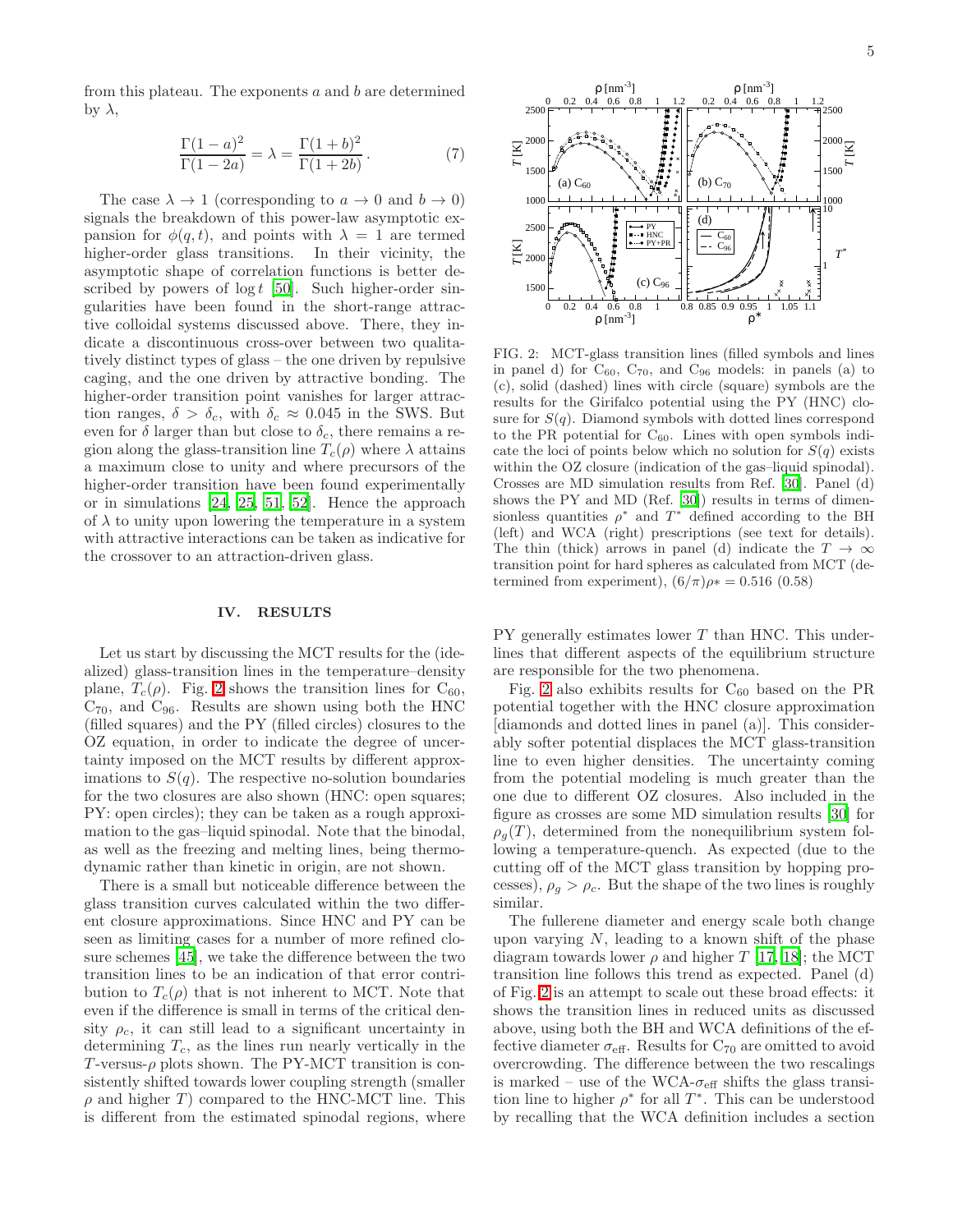of repulsive potential  $(V(r) < 0, \partial_r V(r) > 0)$  omitted in the BH approach, leading to a higher  $\sigma_{\text{eff}}$ . However, the two representations of our results have two major features in common. Firstly, both show a clear bending across of the glass transition lines to lower  $\rho^*$  at lower  $T^*$ , even after scaling out (through  $\sigma_{\text{eff}}$ ) of the growth in the effective size of the repulsive core as the temperature is decreased. Secondly, the transition lines for  $C_{96}$  are at markedly lower  $\rho^*$  than those for C<sub>60</sub> at lower  $T^*$ , even though the different fullerene lines are close (and cross if BH- $\sigma_{\text{eff}}$  is used) at high  $T^*$ . Both these points are suggestive of the enhancement of arrest through (relatively) short-ranged attraction in these systems.

However, the form of the glass transition lines at high  $T^*$  suggests that we might encounter problems in using these rescaled plots to make firm conclusions about the nature of the glassy behavior. As  $T^* \to \infty$ , one expects the potential to become more and more HS-like (since the Girifalco potential has a hard-core excluded volume contribution), and hence the transition line to approach the HS value,  $\rho_c^* = 0.516(6/\pi)$  [\[53\]](#page-9-44) for the MCT-PY calculation. Similarly, the simulation values for  $\rho_g^*$  are expected to approach the experimentally-determined value for the HS glass transition,  $\rho_g^* \approx 0.58(6/\pi)$ . Both asymptotic values are indicated in panel (d) of Fig. [2](#page-4-1) as vertical arrows. An ideal choice of effective diameter would collapse the glass transition lines to the HS  $\rho_c^*$  (making them vertical) as soon as the temperature became large compares to the potential depth. However, both the definitions used here fail to produce any collapse of our MCT results over the temperature ranges considered here, despite the fact that our highest  $T^*$  correspond to  $T \approx 50000 \text{ K}$ . In addition, both rescalings move the glass transition lines at high  $T^*$  to higher  $\rho^*$  than the HS value – a result of the slow approach of these  $\sigma_{\text{eff}}$  to the HS diameter  $\sigma$  referred to in Section [II.](#page-1-0)

Note that in Refs. [\[30,](#page-9-21) [31\]](#page-9-22), using the WCA- $\sigma_{\text{eff}}$ , it was concluded that  $\rho_g^* \approx 0.574(6/\pi)$  is essentially equal to the hard-sphere transition value and independent of  $T^*$ , and hence that the glass formation was entirely repulsiondriven. However, given the lack of a clear-cut physical reason for choosing a particular  $\sigma_{\text{eff}}$ , one needs to be careful in drawing conclusions solely from the numerical values of  $\rho_g^*$  defined in terms of such a  $\sigma_{\text{eff}}$  over a limited temperature range. In the following, we will try to find find signatures of attraction- or repulsion-driven glassy behavior that are independent of the choice of reference length-scale. Specifically, we will study the difference between the MCT results computed with the full  $V(r)$  and those using the purely repulsive  $V_{\text{cut}}$  employed in the definition of the WCA- $\sigma_{\text{eff}}$ . The exponent parameter  $\lambda$  (Eqn. [7\)](#page-4-2) and the non-ergodicity parameter  $f^c(q) = \lim_{t \to \infty} \phi^c(q, t)$  (given by Eqn. [5\)](#page-3-1) will also be calculated, predicting, respectively, the form of the relaxation of density fluctuations and the strength of the arrest.

The first of these calculations is aimed at distinguishing the influence of the attractive part of the Girifalco



<span id="page-5-0"></span>FIG. 3: Glass transition lines from MCT with the PY approximation for  $C_{60}$  (left panel) and  $C_{96}$  (right panel). The solid lines reproduce the transition lines from Fig. [2.](#page-4-1) The dashed lines correspond to the analogous results where the Girifalco potential has been replaced by its purely repulsive version,  $V_{\text{cut}}(r)$ , Eq. [\(4\)](#page-2-2). Insets: solid lines are the full-potential transition lines, and dashed lines are those obtained from cutting of  $S(q)$  at low q in the MCT integral, see text for details.

potential on the glass transition from that of the repulsion. The MCT transition lines are computed for the cut-off Girifalco potential, Eq. [\(4\)](#page-2-2), which excludes any attraction but retains the functional shape of the repulsive core. A similar comparison of the LJ model with its cut-off variant yields MCT transitions that are almost indistinguishable from each other [\[29\]](#page-9-20), indicating that purely attractive effects are negligible for all temperatures.

As shown in Fig. [3](#page-5-0) for  $C_{60}$  and  $C_{96}$ , the situation is different in the Girifalco potential. The glass transition obtained from the repulsive core of the potential only (dashed lines) only follows the full-potential result at very high temperatures. It shows a small deviation in the intermediate-temperature region, and below  $T^* \approx 1$ it deviates significantly: it bends over to much lower densities, indicating that for  $T^* \lesssim 1$ , attraction does matter<br>for the glass transition for the glass transition.

This bend is a genuine kinetic, attraction-driven effect, and in particular not associated with the proximity of the spinodal. To confirm this, we plot (insets of Fig. [3\)](#page-5-0) a comparison of the full-potential transition line with one obtained from a model that does have attraction, but no spinodal effects entering into MCT: the dashed lines in the insets of Fig. [3](#page-5-0) were obtained by cutting off the  $S(q)$  determined from the full Girifalco potential at  $q < q_{\text{peak}}/3$ , thereby eliminating the sharp increase in  $S(q \rightarrow 0)$  signalling the approach to the spinodal. The resulting MCT transition is close to the one including the spinodal, indicating that the latter plays no important role, and in particular cannot be responsible for the discussed deviation of the attractive system from the purely repulsive one. Note that the small shift visible in the insets of the figure is due to the details of our cutoff procedure which overestimates the MCT coupling constants.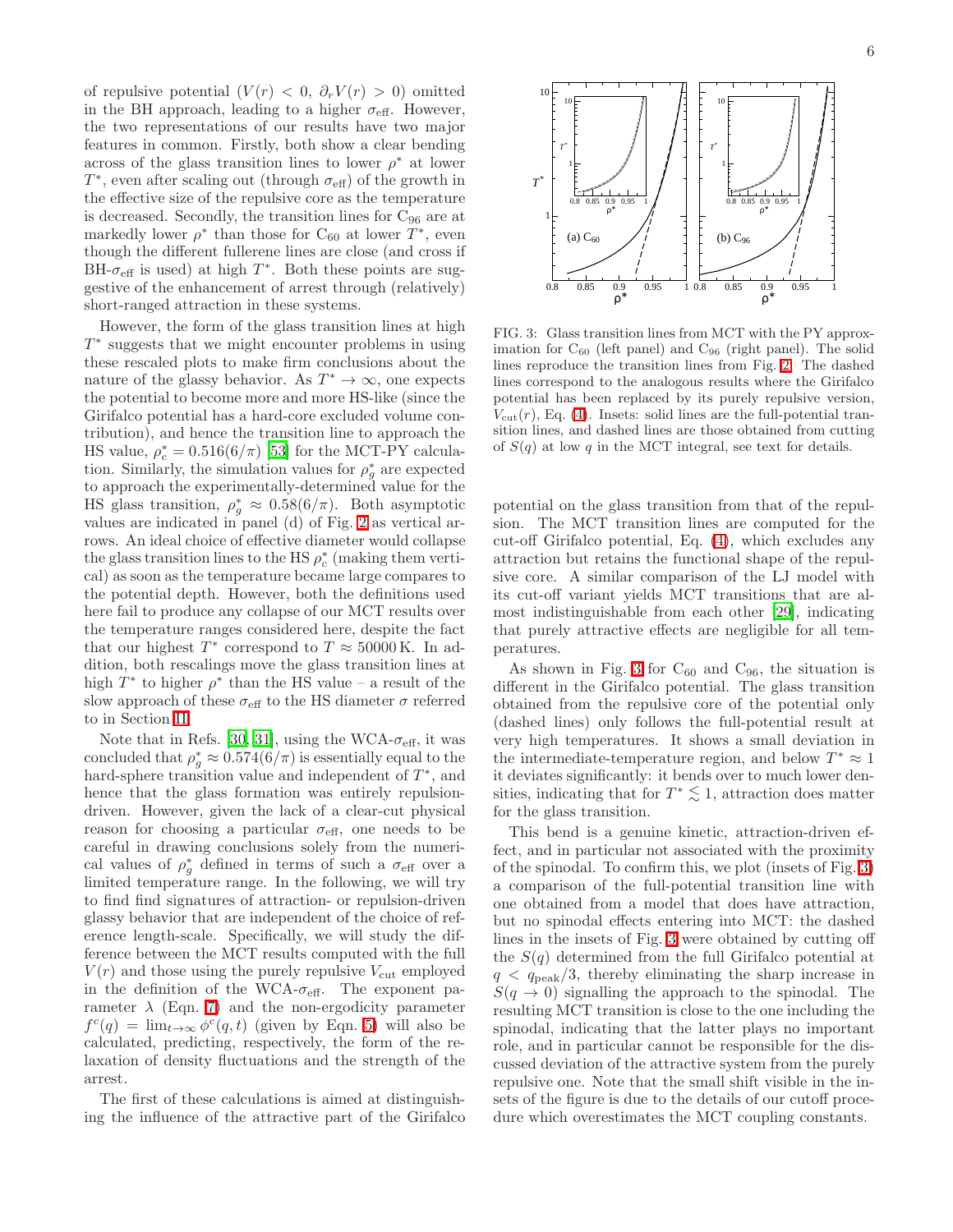

<span id="page-6-0"></span>FIG. 4: MCT exponent parameter  $\lambda$  evaluated along the glass transition line, for  $C_{60}$  (solid lines) and  $C_{96}$  (dashed), as function of reduced temperature  $T^*$ . The upper set of curves corresponds to the full potential, while the lower corresponds to the cutoff potential, Eq. [\(4\)](#page-2-2). Dotted lines are results evaluated from the full potential without the spinodal low-q region. Inset:  $\lambda(T)$  plotted as a function of unscaled temperature.

Based on the above results we can conjecture that the Girifalco-model glass transition in the experimentally accessible temperature range shows strong attractioninduced effects. There exists a region at relatively low densities,  $0.8 < \rho^* \leq 0.95$ , where the Girifalco model displays a glassy region that would not be there for a purely repulsive mechanism. We note further that, also in Fig. [3,](#page-5-0) a "relative reentry" can be seen - there is a region  $1 < T^* < 10$  where the purely repulsive system glassifies as lower densities than the one including attraction. Again, one can allude to the SWS here, where this phenomenon is observed for  $\delta \lesssim 0.1\sigma$ , albeit the reentry there is with respect to the hard-sphere transition value. In our case, the reentry is only relative to the repulsivetransition line; that the latter is not at constant  $\rho^*$  indicates that the Barker-Henderson effective diameter does not account completely for all soft-core effects.

If there is indeed a cross-over from a repulsive glass (at extremely high  $T$ ) to an attraction-affected one, the MCT exponent parameter  $\lambda$  should, according to the squarewell analogy, show a corresponding change as a function of  $T^*$ , indicating the cross-over region by a peak. In Fig. [4,](#page-6-0) we plot the  $T^*$ -dependence of  $\lambda$  for the C<sub>60</sub> and  $\tilde{C}_{96}$  potentials. Indeed,  $\lambda(T^*)$  rises significantly for  $T^* \lesssim 1$  and displays a peak at  $T^* \approx 0.5$  in both models.<br>This poak is bowever, quite along to the racion where the This peak is, however, quite close to the region where the glass transition line terminates at the spinodal, although it is in no way connected to it. The last statement is again seen from the  $\lambda(T^*)$  corresponding to the model with a low-q cutoff in  $S(q)$  (see discussion of Fig. [3\)](#page-5-0) being close to the full- $S(q)$  calculated one (the small rise in  $\lambda$  being due to the overestimation of the MCT coupling constants referred to earlier). In contrast, the purely repulsive sys-tems according to Eq. [\(4\)](#page-2-2) display a value  $\lambda \approx 0.73$  that is essentially independent of  $T^*$  and consistent with the values one gets for the Lennard-Jones or hard-sphere systems. Again, this clearly demonstrates the influence of



<span id="page-6-1"></span>FIG. 5: Nonergodicity parameters  $f^c(q)$  at the MCT transition as functions of rescaled wave vector,  $q^* = q\sigma_{\text{eff}}^3$ . Upper panel:  $C_{60}$  (solid lines) and  $C_{96}$  (dashed); upper curves correspond to  $T_1^* = 0.5$ , lower curves to  $T_2^* = 2$  (PY approximation). The dotted lines show the corresponding results for the Lennard-Jones system. Lower panel:  $f^c(q)$  for the squarewell system, with attraction range  $\delta = 0.10$  (solid lines) and  $\delta = 0.08$  (dashed), at temperatures  $T_1^* \approx 0.22$  and  $T_2^* = 0.5$ (MSA approximation).

attraction at sufficiently low temperatures.  $\lambda$  however remains bounded by 0.85 (0.86) for  $C_{60}$  ( $C_{96}$ ), hence no higher-order glass-transition singularity is predicted for these models. The peak in  $\lambda(T^*)$  increases somewhat with increasing  $N$ , i.e., with decreasing attraction range, so that one can conjecture the existence of a higher-order singularity in giant fullerene systems. But unrealistically large N would need to be considered for this.

As explained in Sec. [III,](#page-2-0)  $\lambda$  determines the exponents for the asymptotic description of the time-dependent relaxation functions. To the "standard" value  $\lambda = 0.73$ correspond exponents  $a = 0.591$  and  $b = 0.314$ . In the  $C_{60}$  model, the values drop to  $a \approx 0.396$  and  $b \approx 0.250$ at the maximum in  $\lambda$ ; for C<sub>96</sub> we similarly get  $a \approx 0.381$ and  $b \approx 0.244$ . However, these figures are still significantly different from zero, so that logarithmic decay is probably not observable in fullerene glass formers.

As mentioned above, attractive and repulsive glasses can be distinguished by their localization length, and similarly by the shape of the  $f^c(q)$  quantifying the degree of arrest. Figure [5](#page-6-1) shows these plotted as functions of rescaled wave vector,  $q^* = q\sigma_{\text{eff}}^3$ , for  $T^* = 0.5$  (roughly corresponding to  $T \approx 1500 \text{ K}$  and  $T^* = 2$ . A comparison with the corresponding LJ result (shown as dotted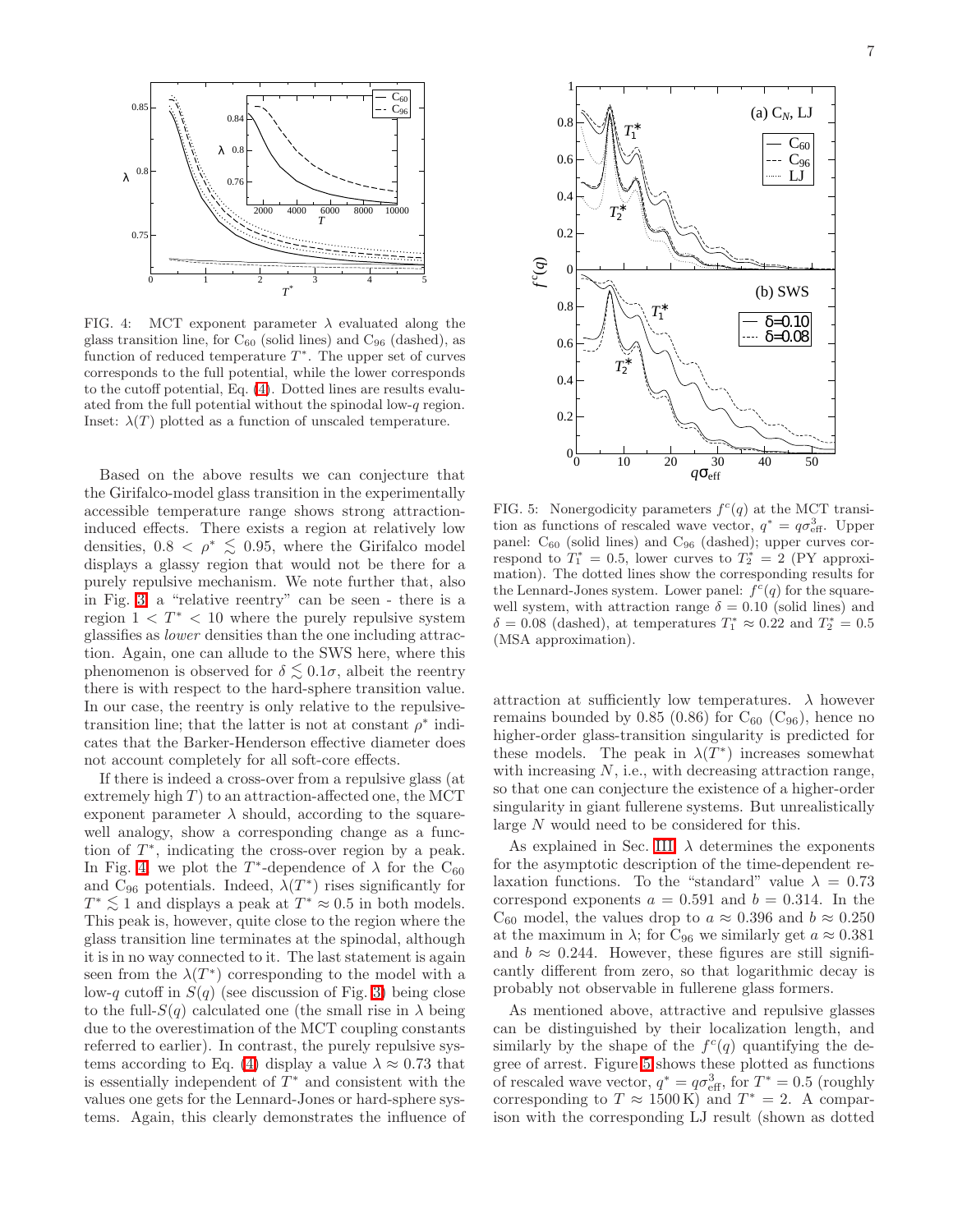lines) reveals that the Girifalco model predicts a higher degree of arrest than that occurring in the Lennard-Jones liquid: the  $f^c(q^*)$ -versus- $q^*$  curves for  $C_N$  are systematically above the LJ ones. In particular, there are two noteworthy trends exhibited by these curves, one upon changing temperature, the other upon changing N.

For the LJ system,  $f^c(q^*)$  changes relatively little with  $T^*$ , except for the low-q region as the spinodal is approached. This increase in the  $q \to 0$  value is connected with the divergence of compressibility there. For the Girifalco models,  $f^c(q^*)$  changes rather more with temperature. Again, the fact that attraction plays an important role in the formation of fullerene glasses whereas it does not in LJ glasses, manifests itself here.

Shortening the attraction range with increasing  $N$ , we find the  $f^c(q^*)$  to increase at fixed  $T^*$ , indicating that particle caging is enhanced. Extracting a measure of the localization length from these curves, one concludes that this length shrinks with shrinking width of attraction. However, from the half-width of the  $f^c(q^*)$ -versusq ∗ curve one still estimates localization lengths of the order of 5% for the systems studied here, rendering them intermediate between the LJ reference system and the truly short-ranged SWS. To highlight the connection to this SWS, we show in the lower panel of Fig. [5](#page-6-1) similar  $f^c(q^*)$  for two such systems,  $\delta = 0.1$  and  $\delta = 0.08$ . This leads to localization lengths that are approximately those observed in the Girifalco system. Also, the values of  $\lambda$  are similar:  $\lambda \approx 0.81$  for  $\delta = 0.08$  and  $\lambda \approx 0.79$  for  $\delta = 0.10$ at  $T_1^*$ , to be compared with  $\lambda \approx 0.83$  for  $C_{60}$  (see Fig. [4\)](#page-6-0).

Again, as  $T^*$  is lowered, a cross-over occurs from relatively narrow  $f^c(q^*)$ -versus- $q^*$  curves to significantly wider ones, signalling the crossover from a repulsive to an attraction-driven glass. Note that the numerical values for  $T_1^* < T_2^*$  cannot be compared immediately, since the SWS data has been obtained in the mean-spherical approximation (MSA) to  $S(q)$ , which results in an intrinsically different  $T^*$ -scale [\[27](#page-9-18)]. In the SWS data shown, the crossover is more evident than it is in the Girifalco model. Note that neither of the two SWS are shortranged enough to exhibit a higher-order glass transition.

The comparison with the SWS leads quite naturally to the question how to define an effective attraction range  $\delta_{\text{eff}}$  for smooth potentials such as the Girifalco one. One such definition has been proposed by Noro and Frenkel [\[54\]](#page-9-45) and is based on an extended law of corresponding states: one compares systems with smooth interactions to a SWS at a corresponding state (in terms of rescaled density and temperature), for which also the second virial coefficient relative to that of a HS system,  $B_2^*$ , is matched. Since  $B_2^*$  depends on the attraction range, this gives a prescription to determine an  $\delta_{\text{eff}}$ . From the Noro/Frenkel mapping we read off  $\delta_{\text{eff}} \approx 0.14$  for the  $T^* \approx 0.5$  discussed in Fig. [5.](#page-6-1) However, it appears that the values of  $\lambda$  correspond more closely to a SWS with a narrower range,  $\delta \lesssim 0.10$ . This can be rationalized easily: the mapping by Noro and Frenkel emphasizes a correspondence of  $B_2^*$ , which is argued to take on roughly constant values close

to the liquid–gas critical point. The physical mechanisms responsible for the change in  $f^c(q)$ , on the other hand, are quite different from the spinodal effects, as pointed out in connection with Figs. [2](#page-4-1) and [3.](#page-5-0) There is no reason to expect that a  $\delta_{\text{eff}}$  suitable for mapping the spinodal region will be the most useful one to map the glass-transition region to that of a SWS.

## V. CONCLUSIONS

<span id="page-7-0"></span>We have calculated idealized glass transition lines for a number of fullerene systems with various sizes, using the mode-coupling theory of the glass transition and an effective pair-potential description. Our results are readily testable using molecular-dynamics computer simulation, such as performed recently [\[30,](#page-9-21) [31,](#page-9-22) [32\]](#page-9-23).

Glass transition lines are found for densities of the order of  $1 \text{ nm}^{-3}$  for  $\text{C}_{60}$ , bending over to slightly lower densities at temperatures below the gas–liquid critical point. The results for  $C_{70}$  and  $C_{96}$  are qualitatively similar, but shifted in the temperature–density plane according to the change in natural energy and length scales of the different systems. At least within MCT, these glass transitions, being purely kinetic in origin, appear completely unrelated to the gas–liquid spinodal or similar thermodynamic questions, and hence to the longstanding question whether fullerene liquids are stable or only metastable with respect to sublimation. Note also that a common way to suppress crystallization and hence study the metastable liquid in colloidal suspensions is to make use of their polydispersity. It might be interesting whether a similar polydispersity arising in the production of fullerenes [\[55\]](#page-9-46) could play the equivalent role, something that has already been indicated in simulation studies of binary fullerene mixtures [\[32](#page-9-23)]. Finally, in the observation of our predicted MCT transition line, one will need to consider (in analogy to standard molecular liquids) the problem of additional (hopping) relaxation processes, which may cutoff the MCT transition as such, to different extent at different temperatures. However, the observability of our predictions should be not worse than in other molecular liquids, where MCT has been applied with great success at least in a limited region on the liquid-side of the transition [\[48\]](#page-9-39).

The glass transitions we have discussed are strongly influenced by inter-particle attraction, which is, at least within MCT, a clear contrast to standard molecular glasses where interactions are well described by Lennard-Jones type potentials. This attraction-domination leads to an occurrence of the glass transition at lower densities than in the purely repulsive system. It manifests itself in several ways, in particular through MCT's exponent parameter  $\lambda$  and the plateau values of the time-dependent correlation functions (or the glass form factors). The exponent parameter,  $\lambda \gtrsim 0.85$  at typical temperatures, is found to be significantly higher than in LJ glasses  $(\lambda \approx 0.73)$ , leading to lower exponents a and b for the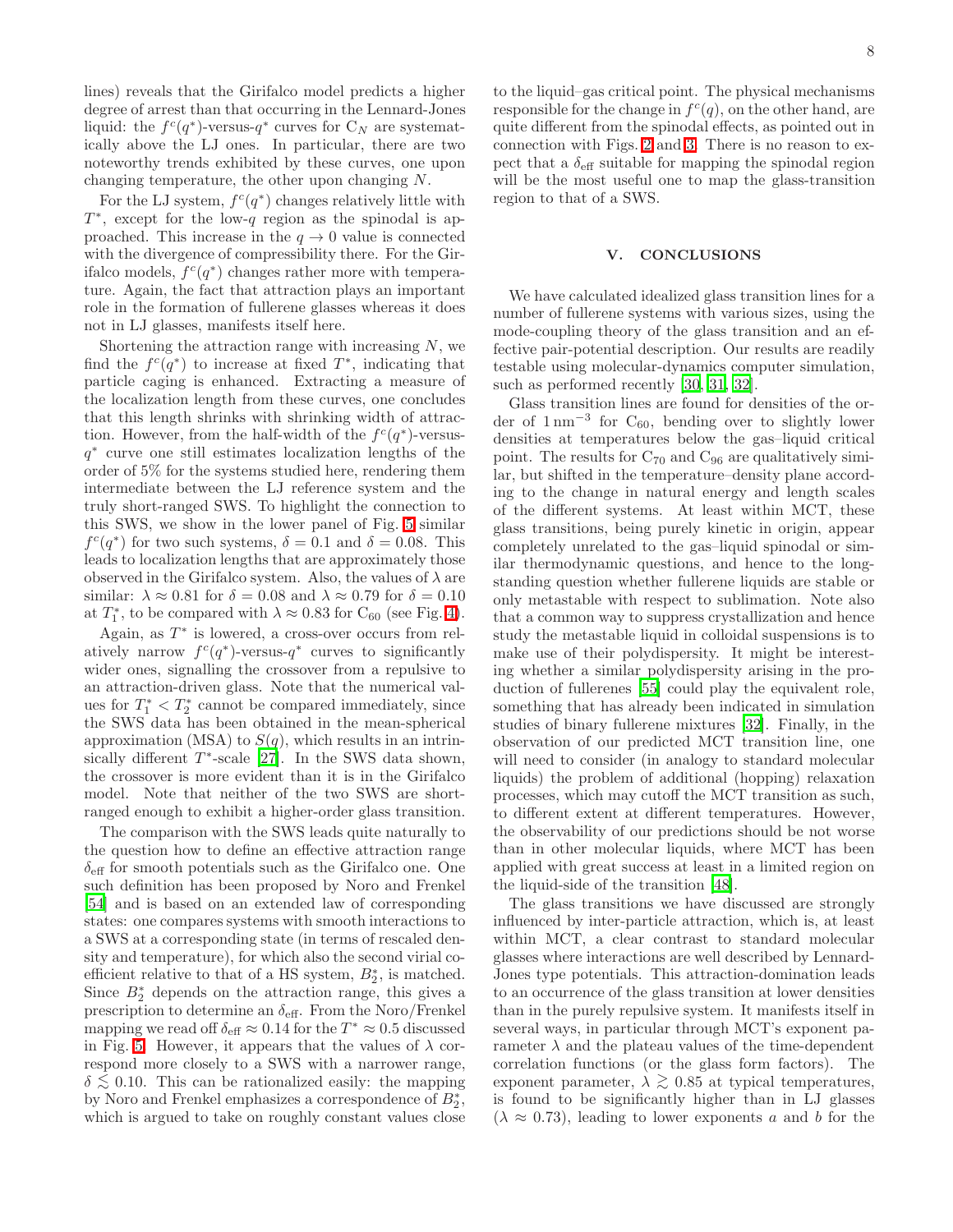asymptotic description of the time-dependent relaxation in terms of power laws. It should be possible to observe this difference, for example by an asymptotic analysis of correlation functions measured in MD simulations [\[48\]](#page-9-39). Also, the asymptotic form of the divergence of relaxation times or the diffusivity close to  $T_c$  is governed by these exponents,  $\tau \sim |T-T_c|^{-\gamma}$  with  $\gamma = 1/(2a) + 1/(2b)$ . Note that  $\gamma \approx 2.44$  in the hard-sphere system, while our calculations predict  $\gamma \approx 3.46$  for the attraction-affected part of the fullerene glass transition. The final decay of the correlation function is also often fitted with a stretched exponential law,  $\phi(q, t) \approx A(q) \exp[-(t/\tau(q))^{\beta}(q)]$ , with some  $A(q) \leq f^c(q)$  and a stretching exponent  $\beta(q) < 1$ . For  $q \to \infty$ ,  $\beta(q) \to b$  [\[56](#page-9-47)]; thus b can be taken as a measure of the 'stretching' exhibited by the correlation functions: low values of b will correspond to a more stretched decay. It is conceivable that such an analysis of dynamical correlation functions will reveal a much broader relaxation spectrum than in usual glasses. Such tests have, to our knowledge, not been performed yet.

As a second signature, the glass form factors  $f^c(q)$ within the Girifalco model are noticeably higher than for corresponding LJ states: the fullerene glass is predicted to be relatively stiff, featuring relatively high plateaus in the dynamical two-step relaxation process over a wider wave-vector range than usually observed in molecular glasses: in the LJ system, this plateau has basically dropped to zero for  $q\sigma_{\text{eff}} \approx 30$ , while we calculate  $f<sup>c</sup> > 0.1$  still at this wave vector for the Girifalco system. There, one needs to reach wave vectors  $q\sigma_{\text{eff}} \approx 50$  before the amplitude of the final relaxation process vanishes. From the trend observed in  $f^c(q)$ , we argue that for  $C_N$ glasses, the localization length (a measure of the average cage size) should scale with  $1/N$ , i.e., with the inverse size of the fullerene molecule and therefore its relative attraction range. This scaling is similar to that observed in attraction-driven square-well systems, and opposite to that in the standard class of repulsive systems. Comparison of our predictions for  $f^c(q)$  with simulations or experiment would require a rescaling of density [\[57\]](#page-9-48) and probably also temperature [\[58\]](#page-9-49) as a result of the tendency of MCT to underestimate the coupling required to produce arrest [\[58,](#page-9-49) [59\]](#page-9-50). It is possible that the conclusion of Abramo *et al* [\[30,](#page-9-21) [31](#page-9-22)] that the glass transition in  $C_{60}$  is hard-sphere-like (from the collapse of their data to a vertical line using the WCA- $\sigma_{\text{eff}}$ ) is a result of the fact that the molecular dynamics transition is shifted to lower temperatures (higher couplings) than that in MCT. Lower temperatures and densities (if accessible) might then be required to see the effects of attraction.

Note that  $f^c(q)$  is usually predicted from MCT with much better accuracy than e.g.  $T_c$ , leading to often quantitatively correct results. Measurements of  $f^c(q)$  would therefore be highly desirable, allowing both a test of MCT and an estimate of its error in terms of density and temperature.

Attraction-dominated in the sense discussed above, however, does not imply the phenomena of very shortranged strong attraction, as they have been discussed in the field of colloid-polymer mixtures. Their hallmarks are logarithmic decays in the time-dependent relaxation; in this respect, the fullerene systems we have studied are only intermediate in terms of their attraction range. However, attempting to map the results to those obtained for square-well systems can still prove useful, as our comparison of  $f^c(q)$  results indicates.

In particular, they can be used to define an effective attraction range of the fullerene (or similar) systems. We want to emphasize that such a definition is not unique, and might well depend on the physical problem one is interested in. Previous discussions have argued mainly in terms of a nearly vanishing stable-liquid pocket, emphasizing the metastability of the liquid–gas spinodal as a signature of short-ranged attractions. If one, however, is interested in high-density kinetic phenomena, the underlying physical mechanisms mediated by the attraction have little in common with those in the vicinity of the spinodal, and hence a different measure of effective attraction range needs to be used. Such a measure could be based on demanding equality between the  $f^c(q)$ , or, less stringently, the localization length at the glass transition. If one is concerned with glassy dynamics, the best measure might be to introduce a "law of corresponding glasses" based on the MCT exponent parameter, demanding  $\lambda(T^*) = \lambda_{\text{SWS}}(T^*, \delta_{\text{eff}}(T^*))$  to determine  $\delta_{\text{eff}}$ .

### Acknowledgments

We thank M.E. Cates for valuable comments. This research was funded by EPSRC grant GR/S10377. Th.V. acknowledges financial support through DFG grant Vo 1270/1-1.

- <span id="page-8-0"></span>[1] H. W. Kroto, J. R. Heath, S. C. O'Brien, R. F. Curl, and R. E. Smalley, Nature (London) 318, 162 (1985).
- <span id="page-8-1"></span>[2] W. Krätschmer, L. D. Lamb, K. Fostiropoulos, and D. R. Huffman, Nature (London) 347, 354 (1990).
- <span id="page-8-2"></span>[3] C. Z. Wang, C. H. Xu, C. T. Chan, and K. M. Ho, J. Phys. Chem. 96, 3563 (1992).
- <span id="page-8-3"></span>[4] C. Xu and G. E. Scuseria, Phys. Rev. Lett. 72, 669 (1994).
- <span id="page-8-4"></span>[5] S. G. Kim and D. Tománek, Phys. Rev. Lett. **72**, 2418 (1994).
- <span id="page-8-5"></span>[6] K. Ohno, Y. Maruyama, and Y. Kawazoe, Phys. Rev. B **53**, 4078 (1996).<br>S. Serra, S.
- <span id="page-8-6"></span>[7] S. Serra, S. Sanguinetti, and L. Colombo, Chem. Phys. Lett. 225, 191 (1994).
- <span id="page-8-7"></span>[8] M. R. Stetzer, P. A. Heiney, J. E. Fischer, and A. R. McGhie, Phys. Rev. B 55, 127 (1997).